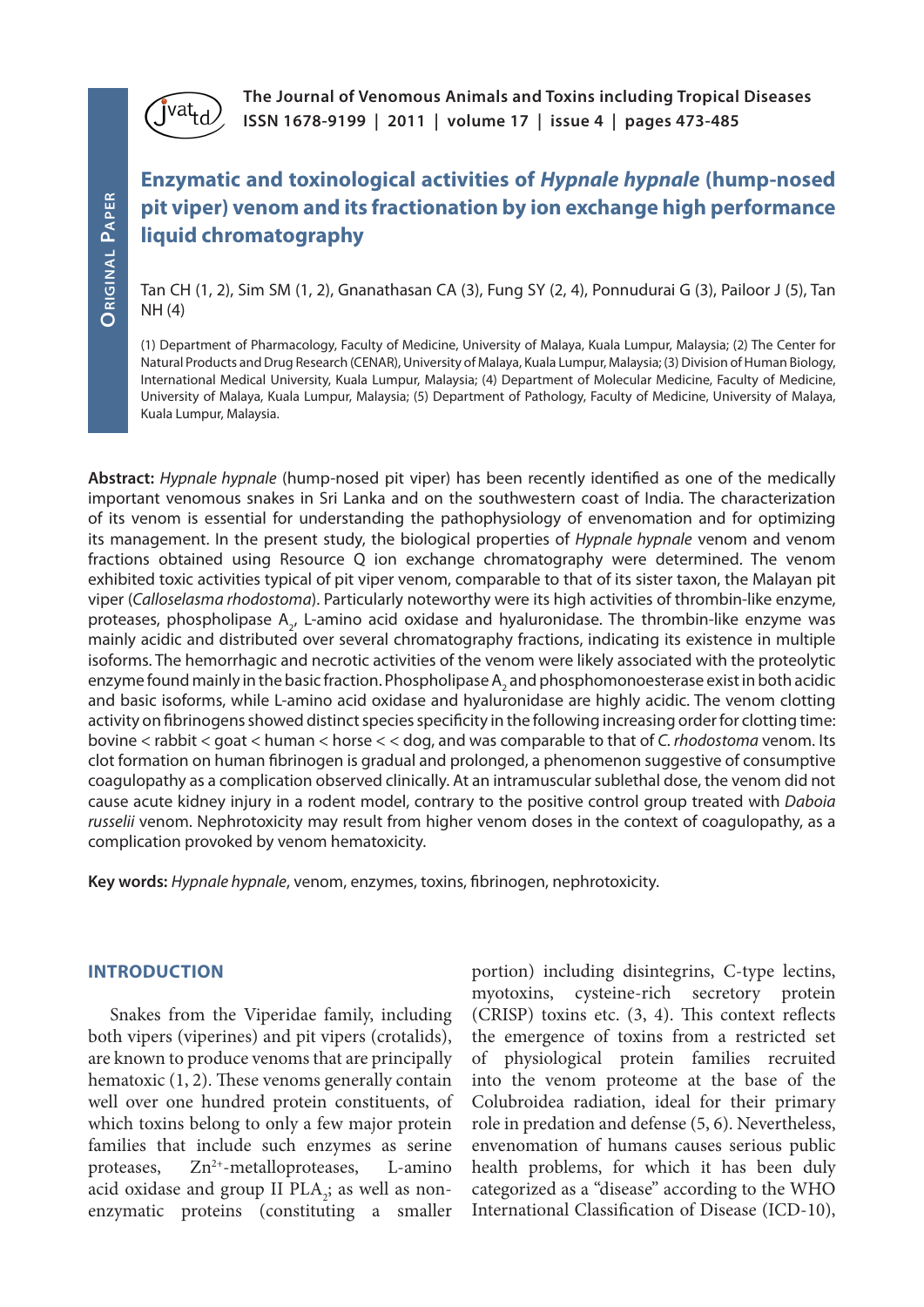and appropriately categorized as a Neglected Tropical Disease (7). This problem also affects most tropical and subtropical countries, many of which are still underdeveloped, hence its apt description as a disease of poverty (8). Despite this, the envenomation issue remains systemically neglected in many parts of the world (9).

In South Asia, annual mortality due to snakebites has been estimated to be 1,000 in Sri Lanka and 20,000 in India (10). *Hypnale hypnale* (hump-nosed pit viper) has been recently recognized as a medically important venomous snake in Sri Lanka and on the southwestern coast of India (11, 12). It is now listed as a category I snake of medical importance by the World Health Organization, owing to its wide distribution and high prevalence of bites which cause significant morbidity and mortality in the region (13). This snake is mainly nocturnal and both arboreal and terrestrial. It inhabits both wet and dry deciduous zones; can be found in settings ranging from secondary forests, hilly areas, various plantations to low land gardens and even latrines within home compounds. Being well camouflaged and tiny in size (body length rarely exceeds 0.5 m), it is easily missed and trodden upon even in the daytime, resulting in its defensive bite (11). In Sri Lanka, it is not uncommon to come across *H. hypnale* envenoming even in the capital city of Colombo, although more cases occur in the suburban and rural areas.

Although the local effects of its bites were well observed and documented, it remains controversial after more than a century as to whether *H. hypnale* bites could be fatal (14-18). Recent clinical studies indicated that envenomation by this snake resulted in local edema, necrosis, regional lymphadenopathy, as well as systemic effects characterized by hemostatic dysfunction (coagulopathy, fibrinolysis, thrombocytopenia, spontaneous systemic hemorrhage) and acute renal failure, with an overall fatality rate of 1.7% in authenticated cases (11, 12, 19-22). To date, apart from the *Calloselasma rhodostoma* antivenoms (produced by the Thai Red Cross Society) which were shown to confer paraspecific neutralization in rodent models, there is no specific antivenom that is clinically effective against the *H. hypnale* venom (11, 12, 23).

In order to address the envenoming issue holistically, the venom's toxinological profile should be studied to elucidate its pathogenesis. In

this paper, we report the biological properties of the venom and its ion exchange chromatographyfractionated components, using *in vitro* and/or *in vivo* methods. Its clotting activity on several mammalian fibrinogens was also investigated. A rodent model was also used to study the *in vivo* nephrotoxic effects of this venom.

# **MATERIALS**

# **Venoms**

*Hypnale hypnale* venom was a pooled sample obtained from the milking of adult snakes captured in Sri Lanka (Gamapha, Kelaniya, Avissawela, Colombo regions). The snakes were kept at the snake farm in the University of Colombo, Sri Lanka and were identified by Anslem de Silva, an expert herpetologist. Venoms of *Calloselasma rhodostoma*, *Cryptelytrops purpureomaculatus* and *Daboia russelii* (Myanmar) were purchased from Latoxan (Valence, France).

### **Reagents and Animals**

All reagents and chemicals were purchased from Sigma Chemical Company (USA) and were of analytical grade. Albino mice (ICR strain) and Sprague Dawley rats were supplied by the Laboratory Animal Center, Faculty of Medicine, University of Malaya. The use of animals was approved by the institute and these animals were handled according to the guidelines of the Council for International Organizations of Medical Sciences (CIOMS) on animal experimentation (24).

# **METHODS**

**Fractionation of** *H. hypnale* **venom by Resource® Q Ion-Exchange Chromatography** 

Five milligrams of the venom dissolved in 200 µL of starting buffer (20 mM Tris-HCl, pH 8.5) was filtered through a 0.2 µm pore size syringe filter. The filtrate was then injected into Resource® Q ion-exchange column (GE Healthcare, USA) (6.4 mm x 30 mm, 1 mL gel volume, 15 µm particle size, 200-10,000 Å) pre-equilibrated with starting buffer, and subsequently eluted by a linear, 0.0 to 0.5 M sodium chloride gradient (0-30% from 5 to 30 minutes, followed by 30-100% from 30 to 55 minutes), at the flow rate of 1 mLmin–1. The solvent delivery and gradient formation over 60 minutes was achieved by using the Shimadzu LC-20AD® high performance liquid chromatography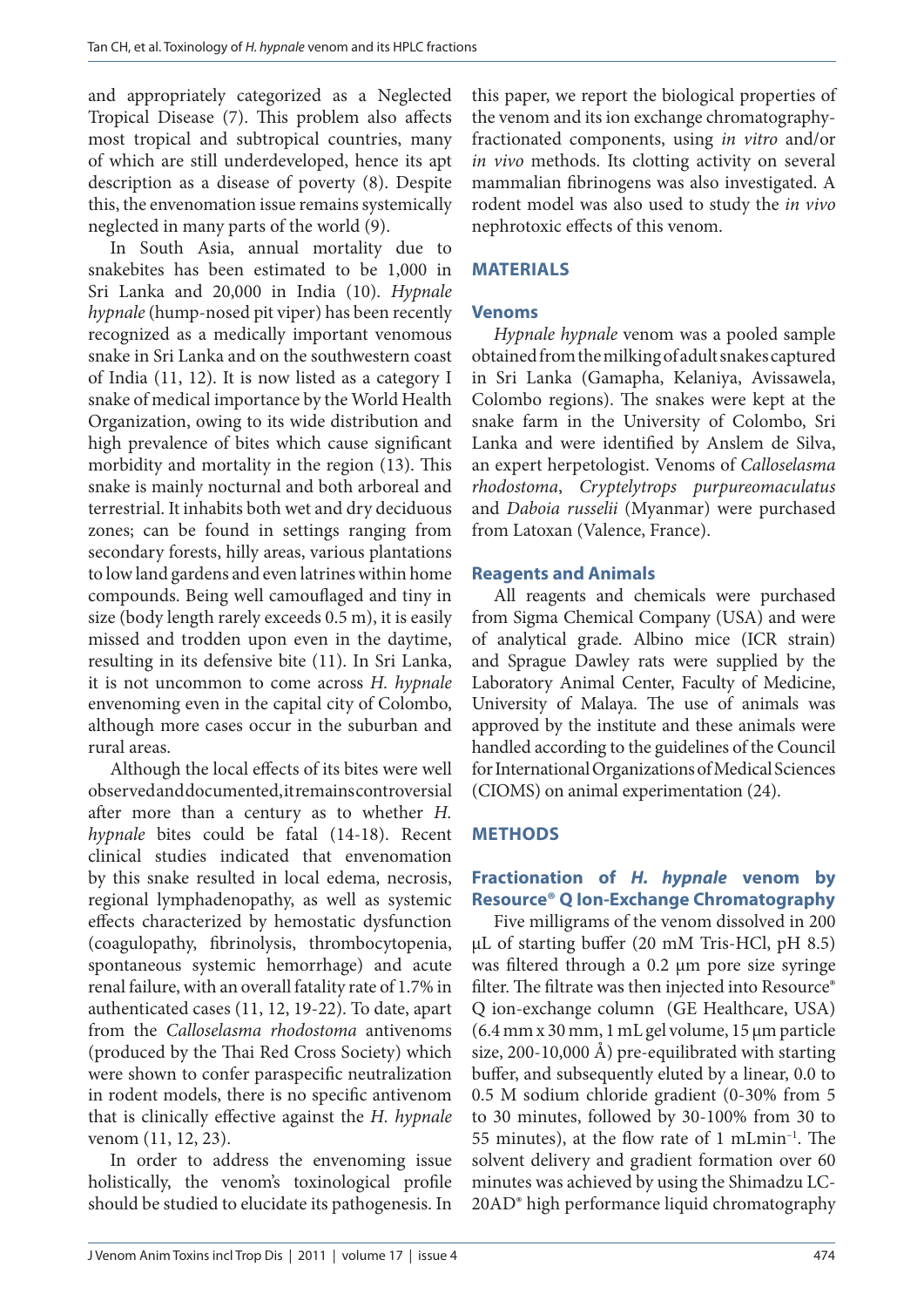(HPLC) system (Japan). Protein peaks were monitored by measuring the absorbance at 280 nm. The protein content of the fractions was determined by the Bradford method (25).

### **Determination of Enzymatic Activities**

This portion of the study was done on the venoms of *H. hypnale* and *Calloselasma rhodostoma* for comparison, as well as on the HPLC-isolated protein fractions of *H. hypnale* venom. Two independent experiments were carried out on each test for each sample, and the average results were reported.

### **Protease assay**

Protease activity was measured by modification of the method described by Kunitz (26). One milliliter of 1% casein in 0.25 M sodium phosphate buffer, pH 7.75, and 50 μL of sample solution were incubated for 30 minutes at 37°C. The reaction was terminated by adding 1 mL of 5% trichloroacetic acid. After centrifugation at 10,000 x g for ten minutes, the absorbance of the supernatant was measured at 280 nm. One unit of protease activity was defined as an increase of one absorbance unit per hour at 280 nm.

# Phospholipase A<sub>2</sub> assay

Phospholipase  $A_2$  activity was determined by the acidimetric method (27). The egg yolk substrate suspension was prepared by mixing one part chicken egg yolk, one part 18 mM calcium (II) chloride, and one part 8.1 mM sodium deoxycholate. The pH of the substrate suspension was adjusted to 8.0 with 1 M sodium hydroxide. The suspension was stirred to ensure good mixing. One hundred microliters of venom solution was added to 15 mL of the substrate suspension and the rate of decrease in pH was recorded using a pH meter. A decrease of 1 pH unit of the egg yolk suspension corresponded to 133 μmol of fatty acids released.

### **Arginine ester hydrolase assay**

Arginine ester hydrolase was assayed using α-benzoyl arginine ethyl ester as substrate (28). The assay mixture contained 0.95 mL of 0.8 mM substrate in 0.05 M Tris-HCl buffer, pH 7.8, and 50 μL of sample solution. The reaction was monitored by measuring the rate of increase in absorbance at 255 nm. The difference in the extinction coefficient at 255 nm is 815 cm<sup>-1</sup>M<sup>-1</sup>.

### **Phosphodiesterase assay**

Phosphodiesterase activity was determined by a method modified from Lo *et al.* (29). One hundred microliters of sample was added to an assay mixture containing 0.5 mL of 2.5 mM calcium bis-p-nitrophenylphosphate, 0.3 mL of 0.01 M magnesium sulfate and 0.5 mL of 0.17 M veronal buffer, pH 9.0. The hydrolysis of the substrate was monitored by measuring the rate of increase of absorbance at 400 nm. The extinction coefficient is  $8100 \text{ cm}^{-1}\text{M}^{-1}$ .

### **Alkaline phosphomonoesterase assay**

Alkaline phosphomonoesterase activity was determined by a method modified from Lo *et al.* (29). One hundred microliters of sample was added to an assay mixture containing 0.5 mL of 0.5 M glycine buffer (pH 8.5), 0.5 mL of 10 mM p-nitrophenylphosphate and 0.3 mL of 0.01 M magnesium sulfate. The mixture was incubated at 37°C for 30 minutes. At the end of the incubation period, 2 mL of 0.2 M sodium hydroxide was added and allowed to stand for 20 minutes at room temperature. The absorbance at 400 nm was then measured. The extinction coefficient is  $18500 \text{ cm}^{-1}\text{M}^{-1}$ .

### **5'-Nucleotidase assay**

5'-Nucleotidase activity was determined using 5'-AMP as substrate (30). One hundred microliters of sample was added to an assay mixture containing 0.5 mL of 0.02 M 5'-AMP (preadjusted to pH 8.5), 0.5 mL of 0.2 M glycine buffer, pH 8.5, and 0.1 mL of 0.1 M magnesium sulfate. The mixture was incubated for ten minutes at 37°C, and the reaction was terminated by the addition of 1.5 mL of 10% trichloroacetic acid. The ascorbic acid method was used to determine the inorganic phosphate content (31). To the above mixture, 1 mL of ascorbic acid reagent – containing equal parts of 3 M sulfuric acid, 2.5% ammonium molybdate, 10% ascorbic acid and water – was added. The mixture was left at room temperature for 30 minutes, and the absorbance at 820 nm was then measured. A standard curve was constructed using known concentrations of inorganic phosphate.

### **Hyaluronidase assay**

Hyaluronidase activity was determined turbidimetrically (32). The assay mixture contained 0.45 mL of 0.2 M acetate buffer, pH 5.0,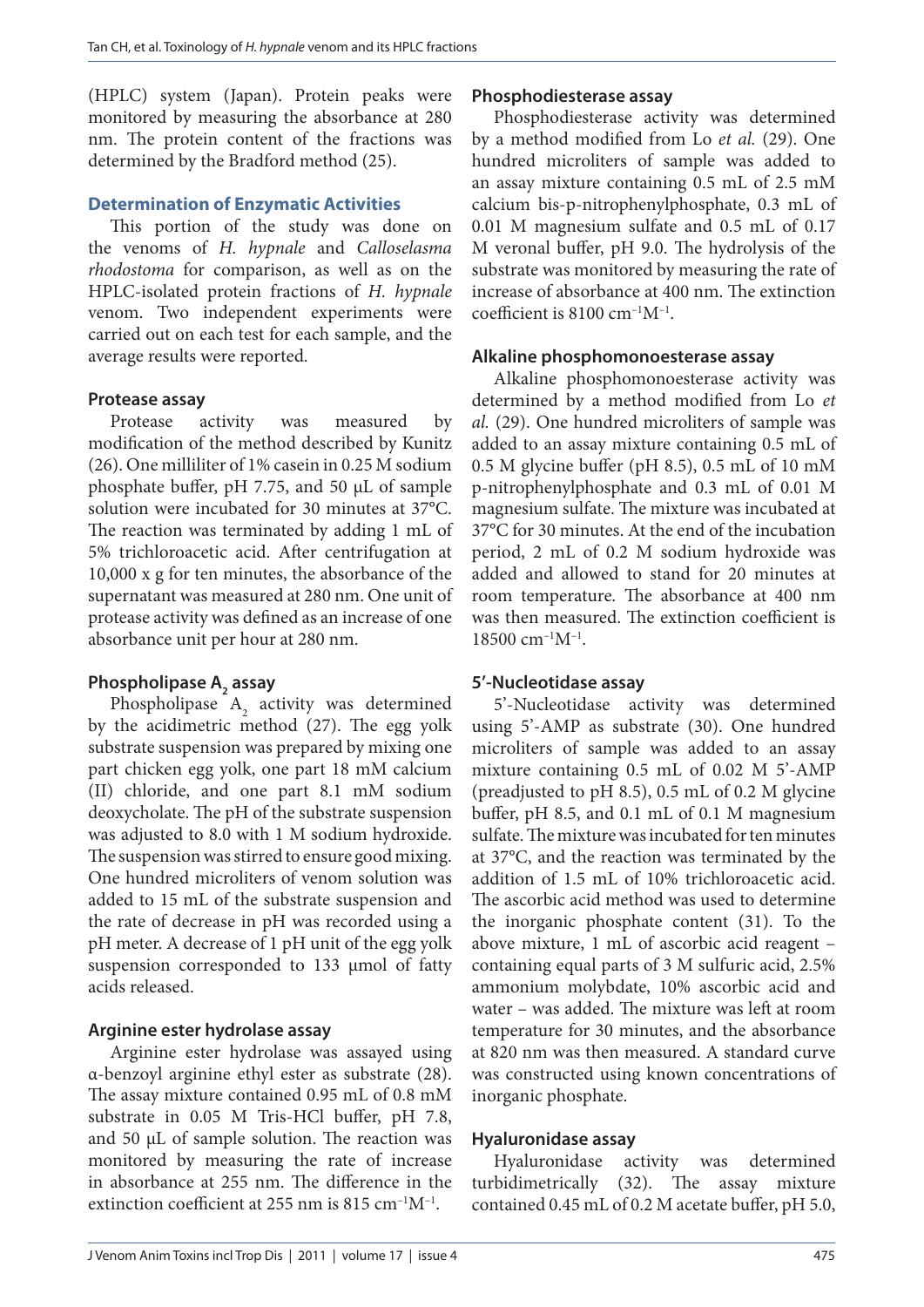containing 0.15 M sodium chloride and 0.2 mg of human umbilical cord hyaluronic acid and 50 μL of sample solution. The mixture was incubated for 1 h at 37°C. The reaction was terminated by the addition of 1 mL of 2.5% cetyltrimethylammonium bromide in 2% sodium hydroxide solution. After 30 minutes, the absorbance at 400 nm was measured. Enzymatic activity was expressed as NFU/mg (National Formulary Units). Appropriate dilutions of sample were performed to ensure that the difference in absorbance between the blank and sample was less than 0.4. Hyaluronidase (EC 3.2.1.35), originating from bovine testes, was purchased from Sigma Chemical Co. (USA) and used as a standard; its activity is 270 NFU per mg. Several dilutions of hyaluronidase representing a series of NFUs were tested on solution containing 0.2 mg of hyaluronic acid. The absorbance values were plotted against the NFUs for calibration.

### **L-amino acid oxidase**

L-amino acid oxidase activity was determined as described by Tan *et al*. (33). Fifty microliters of horseradish peroxidase (100 purpurogalin unit/ mg) was added to 0.9 mL of 0.2 M triethanolamine buffer, pH 7.6, containing 0.1% L-leucine and 0.0075% o-dianidisine and incubated for three minutes at room temperature. Sample solution (50 μL) was then added and the increase in absorbance at 436 nm was measured. The molar absorption coefficient is  $8.31 \times 10^3 \text{ cm}^{-1} \text{M}^{-1}$ .

### **Determination of Lethality, Hemorrhagic, Procoagulant and Necrotic Activities**

# **Median lethal dose (LD<sub>50</sub>)**

The  $LD_{50}$  values of *H*. *hypnale* venom were determined by intraperitoneal injection of the venom into mice (18-22 g,  $n = 4$  per dose) whose survival ratio was recorded after 48 hours. The intraperitoneal  $LD_{50}$  (and the 95% confidence intervals, CI) of the venom was calculated using the Probit analysis method of Finney (34). The intramuscular LD<sub>50</sub> value of *H. hypnale* was based on a previous determination from the same laboratory as reported by Tan *et al*. (23), while that for *D. russelii* was determined via intramuscular injection of the venom into hind legs of mice  $(n = 4$  per dose), and analyzed as previously mentioned.

## **Hemorrhagic activity**

Hemorrhagic activity was determined according to Theakston and Reid (35) with modifications. The venom dissolved in phosphatebuffered saline (50 μg in 50 μL) or the venom fraction (50 μL) was injected intradermally into the shaved dorsal skin of lightly anesthetized mice. After 90 minutes, the animals were euthanized with an overdose of diethyl ether. The dorsal skin was removed carefully, and the mean diameter of the hemorrhagic lesion on the inner surface of the skin was measured.

### **Procoagulant activity**

Procoagulant activity was determined by the method described by Bogarin *et al.* (36). The venom (50  $\mu$ g in 0.1 mL) or venom fraction (0.1) mL) was added to 0.2 mL of bovine fibrinogen solution (2  $g/L$ ) at 37°C. The coagulation time (time required for fibrin strands to form) was recorded. A shorter coagulation time suggests higher procoagulant activity.

### **Necrotic activity**

Necrotic activity was determined by a modified version of the method of Theakston and Reid (35). The venom, (50 μg in 50 μL) or venom fraction (50 µL) was injected intradermally into the shaved dorsal skin of lightly anesthetized mice. After 72 hours, the animals were euthanized with an overdose of diethyl ether, the dorsal skin was removed, and the mean diameter of the necrotic lesion was measured.

### **Fibrinogen clotting activity**

The fibrinogen clotting activity (procoagulant effect) of *H. hypnale* venom was tested further on fibrinogens from several mammalian sources. Venoms from two other Asiatic pit vipers, *C. rhodostoma* and *C. purpureomaculatus*, well known for their procoagulant effects, were studied simultaneously for comparison (37, 38).

The venom (50 µg in 0.1 mL) was added to 0.2 mL of fibrinogen solution from various animal sources (2 g/L) at 37°C. The coagulation time (time elapsed for fibrin strands to form) was recorded. To study the time course of venomous procoagulant activities, each venom (50 µg in 0.1 mL) was added to 0.2 mL of fibrinogen solution  $(2 g/L)$  preincubated at 37°C. The absorbance of the mixture at 450 nm was read for ten minutes to monitor the formation and degradation of fibrin clots.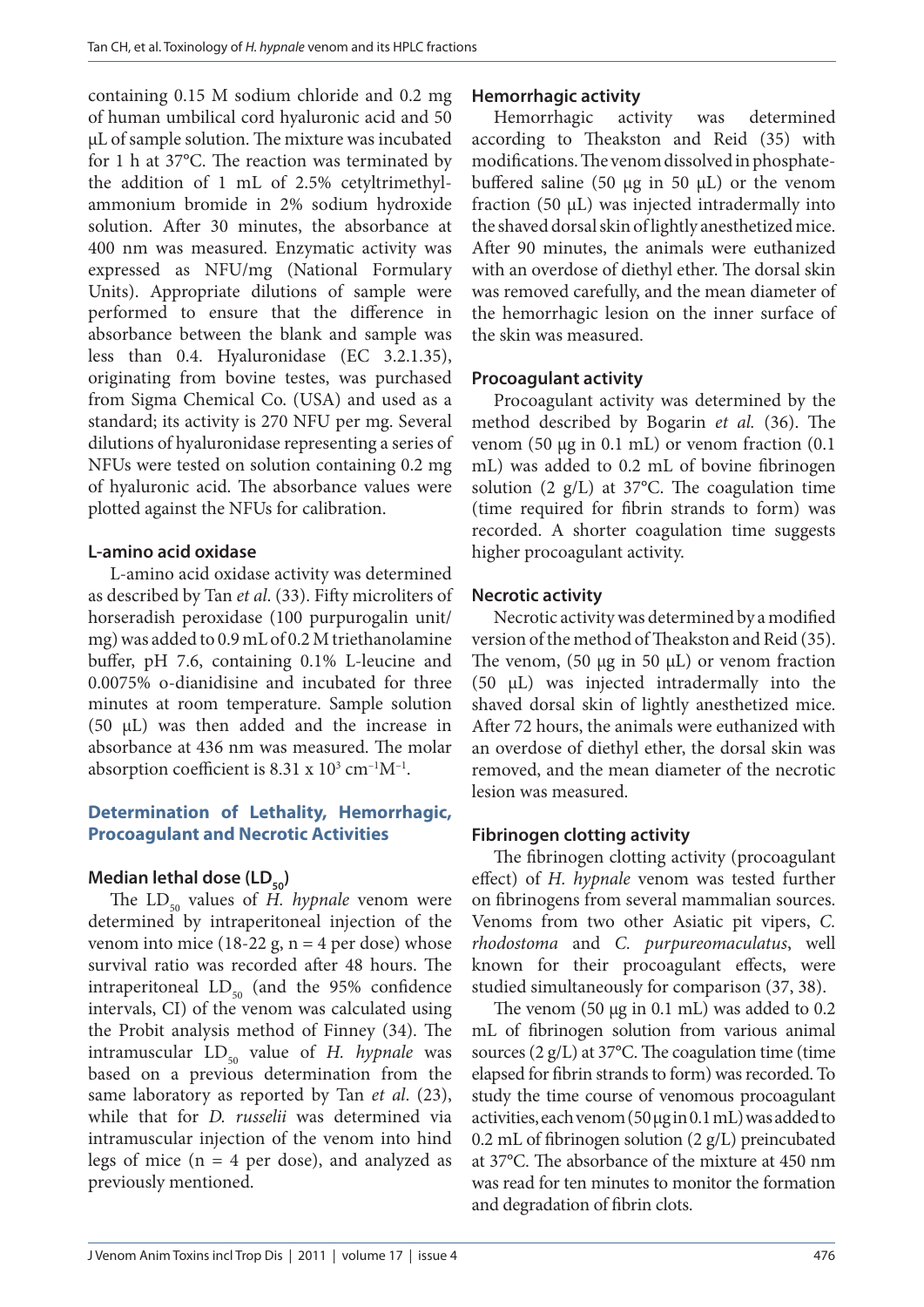#### **Nephrotoxicity study**

Sprague dawley rats were divided into three groups of three animals each: normal saline (NS) group, *H. hypnale* venom (HV) group and *Daboia russelii* venom (DV) group. The NS group and DV groups represented, respectively, the negative and positive controls. Rats from each group received intramuscular injections of treatment as follows: 200 µL of normal saline, or 200 µL of venom solution corresponding to one third of the venom's intramuscular  $LD_{50}$ . The rats were kept for 24 hours in metabolic cages with access to feed and water *ad libitum*. Urine was collected throughout 24 hours, while blood was collected via cardiac puncture under anesthesia at the end of experiment. The urine and blood were sent for biochemical analysis, to an outsourced service at a pathology analytical laboratory. Major organs harvested from rats upon death following cardiac punctures were sent for histopathological studies. Specimens were fixed in 10% formalin, followed by paraffin wax-embedding, sectioning of tissue, dewaxing, rehydration, and staining with hematoxylin and eosin. The sections were cover-slipped and images were captured using a Nikon Research Trinocular Teaching Microscope Eclipse 80i® (Japan) equipped with a camera.

### **Statistical analysis**

The variability of lethality assays was expressed within 95% confidence intervals (CI). The significance of the differences of the means was determined by two-tailed unpaired Student's *t*-test or one-way ANOVA. Statistical analyses were carried out using the statistical software SPSS.

### **RESULTS AND DISCUSSION**

#### **Milking of Snake Venom**

In an investigation of venom yield, the milking of six adult *H. hypnale* snakes yielded 10.0 mg, 8.7 mg, 11.4 mg, 20.0 mg, 12.2 mg and 15.6 mg, respectively, of dried venom. The average amount of venom obtained per milking is therefore 13 mg  $(\pm 4.2 \text{ mg})$ . Hence the maximum amount of venom injected per bite is expected to be less than 20 mg, much lower than the roughly 50 mg per yield reported in its sister taxon, *C. rhodostoma* (37). This is predictable as the body size *of H. hypnale* is small and rarely grows beyond 0.5 m.

#### **Lethality of the Venom**

*H. hypnale* venom has an intraperitoneal median lethal dose  $(LD_{50})$  of 6.0  $\mu$ g/g (95% CI 4.2-8.1 µg/g) of mouse body weight, which is intermediate between the intravenous  $LD_{50}$  (0.9  $\mu$ g/g) and the intramuscular LD<sub>50</sub> (13.7  $\mu$ g/g) reported by our research group in an earlier study (23). This suggests that the potency of toxins causing lethality differs depending on the administration route. A much lower intravenous  $LD_{50}$  indicates that the venom is likely to be principally hematoxic in action, while the intraperitoneal  $LD_{50}$  is higher than the intravenous value possibly due to delayed an/or incomplete absorption (as in first pass phenomenon) of the toxins before reaching the systemic circulation (39, 40). The fact that the intraperitoneal  $LD_{50}$  value is lower than that of the intramuscular route is likely due to higher bioavailability given that more venom is quickly absorbed intraperitoneally (larger surface area and richer blood supplies) without having to bind and interact with muscle and connective tissues.

The median intramuscular lethal dose of *D. russelii* venom tested in mice was 0.70 µg/g (95% CI,  $0.45-0.9 \mu g/g$  of body weight, which was determined for use in the nephrotoxicity study.

### **Biological Properties of** *H. hypnale* **and** *C. rhodostoma* **Venoms**

The *H. hypnale* venom used in this study showed higher activities of proteases, phospholipase  $A_2$ , L-amino acid oxidase and hyaluronidase than those found in a previous report (41) (Table 1). This may be due to ontogenic differences as the venom used in this study was a recently pooled sample. The procoagulant activity, however, did not differ markedly between the two reports.

*H. hypnale* venom exhibited enzymatic properties similar to *C. rhodostoma* venom (Table 1), which are quite typical of pit viper venoms, notably the presence of arginine ester hydrolase and potent protease activities. Particularly noteworthy is the substantially higher phospholipase A<sub>2</sub> activity in *H. hypnale* venom; in comparison, *C. rhodostoma* venom usually exhibits rather / very low phospholipase  $A_2$  activity. Phospholipases  $A_2$  are known to exhibit multiple pharmacological activities, including lipid membrane damage, myotoxicity and myonecrosis (42, 43). High amounts of phospholipase  $A_2$ , proteases and L-amino acid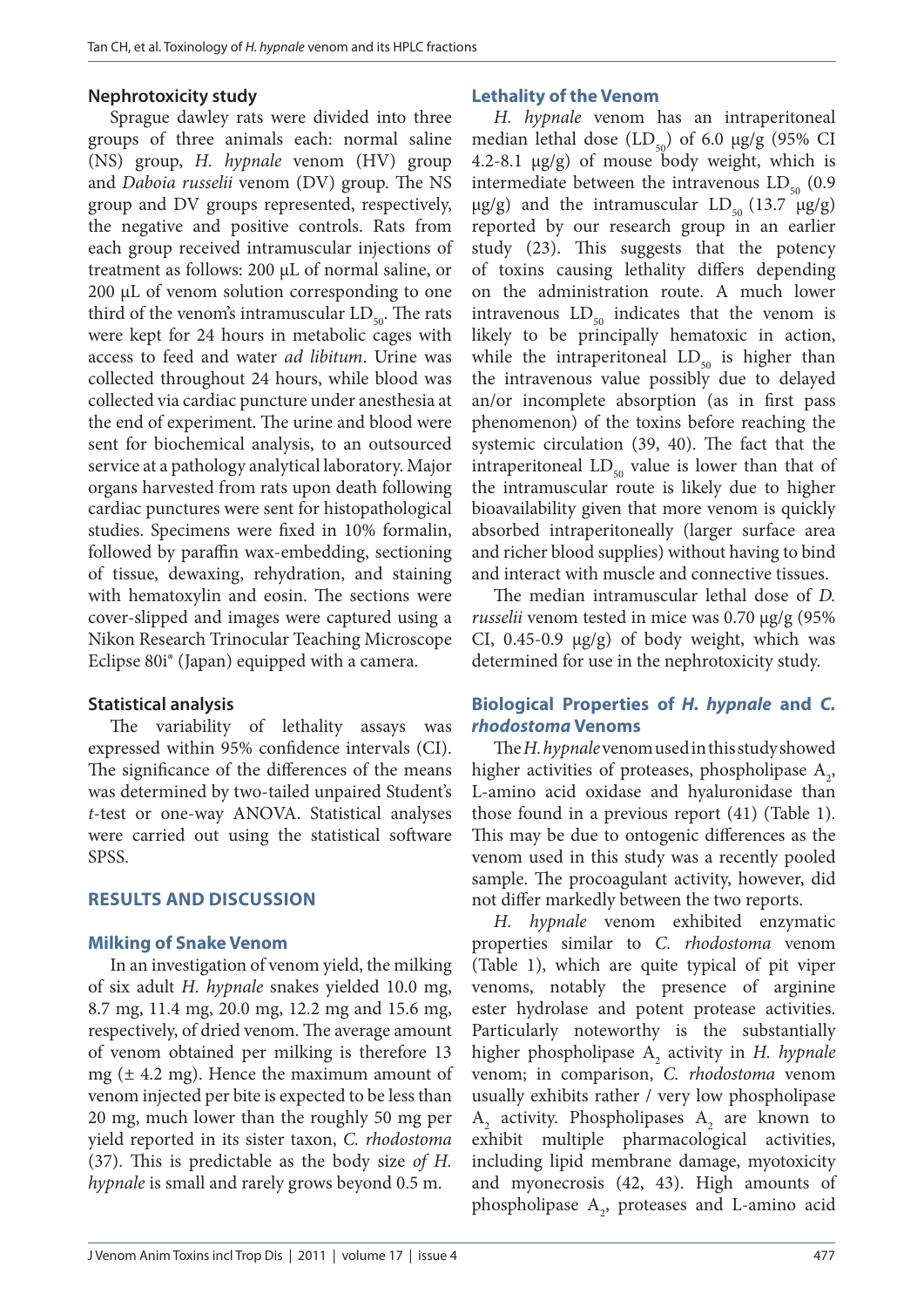oxidase, known for their cytotoxic and tissuedamaging properties, are likely responsible for the local envenoming features, e.g. edema, necrosis and hemorrhagic blistering commonly seen after *H. hypnale* bites (11, 12, 43-45). In addition, hyaluronidase that presents substantially in the venom can synergistically potentiate the venom propagation and its local effects, contributing to severe local tissue destruction (46).

*H. hypnale* venom also showed potent procoagulant or thrombin-like enzyme activities (lower than that of *C. rhodostoma*), as well as hemorrhagic and necrotic properties (higher than or similar to that of *C. rhodostoma*). These activities are hallmark of the pathophysiology induced by pit viper venoms. The general similarities in the biological activities of *H. hypnale* venom and *C. rhodostoma* venom are expected as they are closely related phylogenetically, hence the possibility of sharing similar venom antigens (47, 48).

### **Fractionation of** *H. hypnale* **venom by Resource® Q Anion Exchange Chromatography**

Ion exchange chromatography separates proteins based on their ionic charges, and has been useful in snake venom fractionations as it does not affect the biological activity of eluted proteins, hence allowing their characterizations (33, 38). With Resouce® Q column, an anion exchanger, *H. hypnale* venom was fractionated yielding twelve major fractions (Figure 1). Protein estimation by the Bradford method (25) showed that fraction 12 has very little protein content. Fractions 1 and 2 are unbound fractions and contain basic proteins, while the remaining fractions generally contain proteins of an increasingly acidic nature.

### **Biochemical Properties of the Protein Fractions of** *H. hypnale* **venom**

Table 2 shows the biological properties of the 12 fractions obtained from Resource® Q chromatography of *H. hypnale* venom. Fraction 1, containing the basic proteins, was certainly heterogeneous, as it possessed multiple enzyme activities including proteases, phospholipase  $A_{\alpha}$ , alkaline phosphomonoesterase, phosphodiesterase and 5'-nucleotidase activities. It was also the only fraction that exhibited hemorrhagic and necrotic activities, and both of these toxic effects were likely associated with the proteolytic activity, as reported in viperid metalloproteinases (1). Both fractions 1 and 3 exhibited phospholipase  $A_2$  activity, suggesting that the venom contains at least two forms of phospholipase  $A_2$ . This finding is in accord with a previous report (49) where only two out of four PLA<sub>2</sub> isoforms isolated from *H. hypnale* venom, using combined gel filtration and reversed-phase chromatography, exhibited enzymatic activities. We suggest that these two reported enzymes belong to a basic form (fraction 1) and an acidic form (fraction 3), respectively.

Hydrolytic enzymes – such as phosphodiesterase (a nuclease), 5'-nucleotidase

| <b>Activity</b><br><b>Species</b> | <b>PRO</b> | PLA <sub>2</sub> | <b>LAO</b> | <b>AEH</b> | <b>PME</b> | <b>PDE</b> | 5'-Nuc | <b>HYA</b> | <b>TLE</b> | <b>HEM</b> | <b>NEC</b> |
|-----------------------------------|------------|------------------|------------|------------|------------|------------|--------|------------|------------|------------|------------|
| $H.$ hypnale $*$                  | 15.8       | 191.5            | 191.7      | 10.05      | 4.8        | 4.1        | 1.8    | 115.5      | 20         | 23         | 7.5        |
| C. rhodostoma $*$                 | 18.5       | 79.8             | 165.4      | 8.96       | 4.6        | 18.5       | 1.9    | 76.6       | 10         | 16         | 8.0        |
| H. hypnale <sup>®</sup>           | 7.8        | 126              | 110        | 15.2       | 12         | 6          | 2.7    | 85         | 22         | $1.6*$     | <b>ND</b>  |

**Table 1.** Enzymatic, hemorrhagic and necrotic activities of *H. hypnale* and *C. rhodostoma* venoms

PRO: protease, unit/mg; PLA<sub>2</sub>: phosphopholipase A<sub>2</sub>, µmol/min/mg; LAO: L-amino acid oxidase, nmol/min/mg; AEH: arginine ester hydrolase, µmol/min/mg; PME: alkaline phosphomonoesterase, nmol/min/mg; PDE: phosphodiesterase, nmol/min/mg; 5'-Nuc: 5'-nucleotidase, µmol/min/mg; HYA: hyaluronidase, NFU/mg; TLE: thrombin-like enzyme (procoagulant enzyme), s/50 µg venom; Hem: hemorrhagin, mm/50 µg venom; NEC: necrosis, mm/50 µg venom; ND: not determined. Values were the average results from two independent experiments.

 $^*$  Present study;  $^{\circ}$  reference to Tan and Ponnudurai (41);  $^*$  the unit was expressed as the product of two perpendicular diameters of the lesion, which is different from the unit defined in the present study.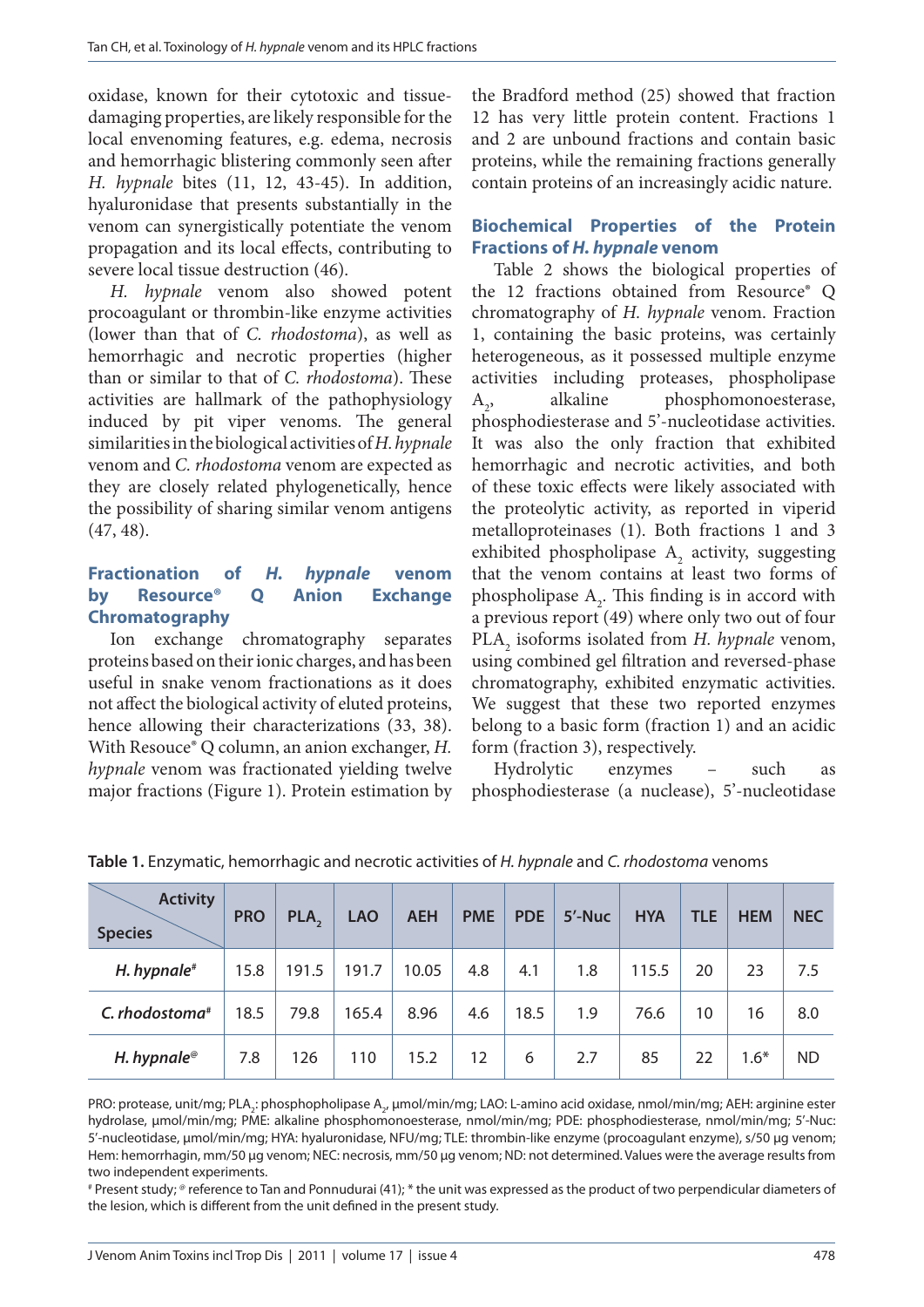

**Figure 1.** Fractionation of *Hypnale hypnale* venom with Resource® Q anion exchange chromatography. The venom (5 mg) was injected into the column equilibrated with 20 mM Tris-HCl, pH 8.5, and eluted by a linear, 0.0 to 0.5 M NaCl gradient (0-30% from 5 to 30 minutes, followed by 30-100% from 30 to 55 minutes. Flow rate was 1 mL/min. (-----): NaCl concentration gradient (%)

and alkaline phosphomonoesterase – are high molecular weight proteins known to be widely distributed across many snake taxa, but their toxic effects have been less extensively characterized partly due to the fact that these enzymes share similar substrates and biochemical properties (50). In general, our results showed that all three enzymes were found in *H. hypnale* venom in appreciable amounts, particularly phosphodiesterase, which is usually abundant in crotalid venoms. Phosphodiesterase had been associated with a drop in mean arterial pressure and locomotor depression, presumably due to reduced cAMP levels (51). This feature, however, has not been reported in systemic envenomation by *H. hypnale*, implying that its function might be more digestive than purely toxinological. The chromatography result also showed that 5'-nucleotidase and phosphomonoesterase from *H. hypnale* venom exist in both basic and acidic isoforms. It is intriguing to note the existence of acidic phosphomonoesterase in this venom, as this enzyme, contrary to the basic/alkaline phosphomonoesterase, has so far only been purified from sea snake venoms and rarely been reported in other snake venoms (52).

Thrombin-like activity was found to be widespread from fraction 2 to fraction 8,

indicating that the enzyme likely existed in multiple isoforms. The two fractions (fraction 5, 6) with the strongest thrombin-like activity were also the two fractions that hydrolyzed arginine esters, suggesting that the thrombinlike enzymes exhibited arginine ester hydrolase activity, a property similar to that of ICR-50 arvin, a coagulant enzyme derived from *C. rhodostoma* venom (28). The enzyme esterolytic activity towards *N-α-*benzoyl*-l-*arginine ethyl ester indicated its specific binding to the arginine residues in its substrate. The venom also contained one or more forms of L-amino acid oxidase which appeared more acidic than many other enzymes, and its activity was noted to be lost by freezing. Such freeze-labile activity had been reported and the mechanism is presumably due to a limited conformational change of the enzyme structure (53, 54). Fraction 12, which contained few proteins, was found to be devoid of enzymatic activities. As demonstrated, venom fractionation helps elucidate the different components in venoms allowing their toxic characterizations for pathophysiological correlations. Nonetheless, it also opens the door to manipulating specific toxins in search of potential therapeutic compounds, as already observed in drug discoveries of ancrod, captopril etc. (55).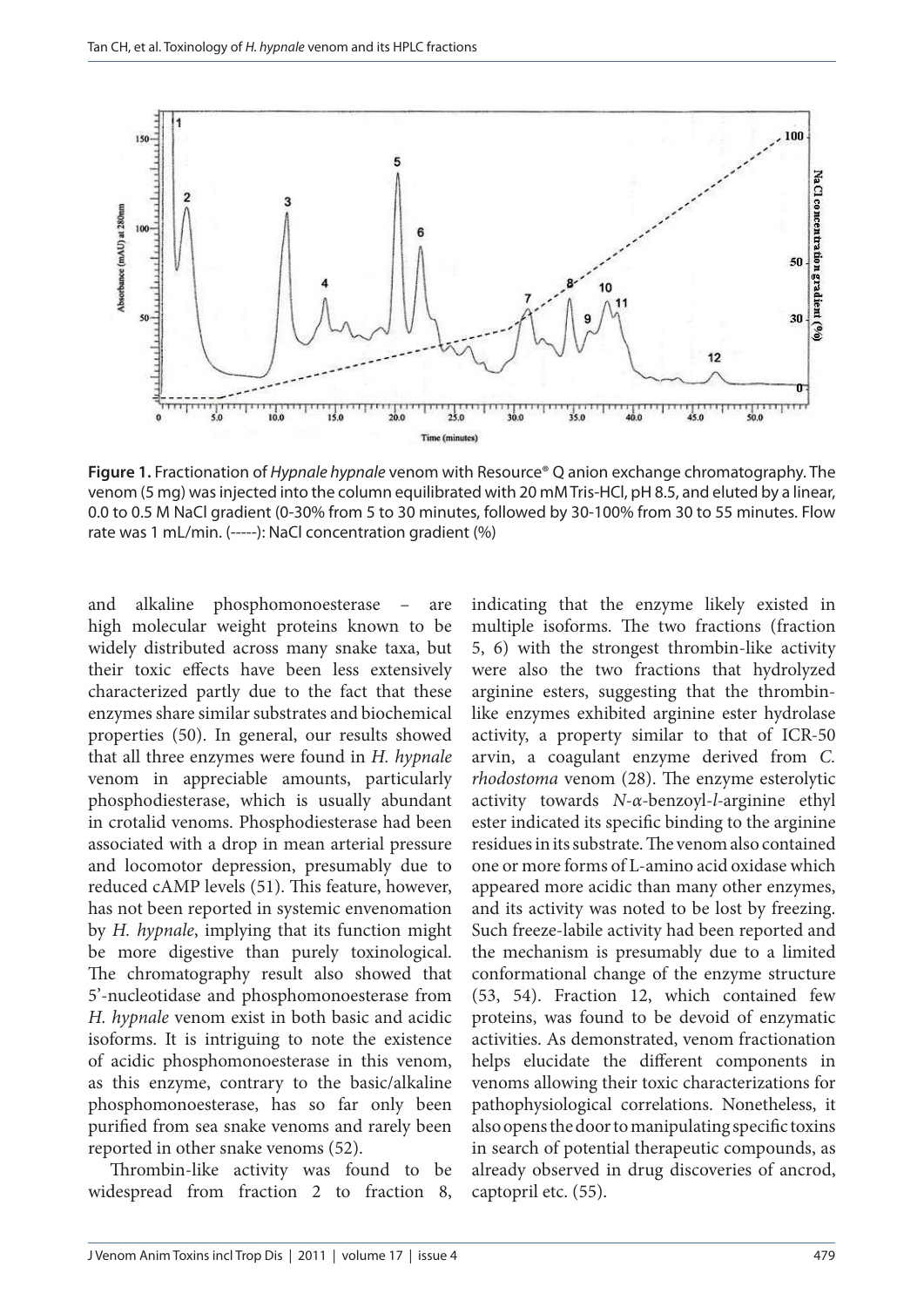| <b>Test</b><br><b>Fraction</b> | <b>AMT</b>     | <b>PRO</b> | $PLA_2$                  | <b>LAO</b>        | <b>AEH</b>               | <b>PME</b>               | <b>PDE</b>                       | 5'-Nuc                   | <b>HYA</b>               | <b>TLE</b>        | <b>HEM</b>               | <b>NEC</b> |
|--------------------------------|----------------|------------|--------------------------|-------------------|--------------------------|--------------------------|----------------------------------|--------------------------|--------------------------|-------------------|--------------------------|------------|
| 1                              | 240            | 8.3        | 79.8                     | $\qquad \qquad -$ | -                        | 0.5                      | 9.8                              | 0.18                     | $\overline{\phantom{0}}$ | -                 | 9                        | 6          |
| $\overline{2}$                 | 59             | -          |                          | -                 | -                        | $\qquad \qquad -$        | $\qquad \qquad -$                | $\qquad \qquad -$        | $\overline{\phantom{0}}$ | 470               | $\qquad \qquad -$        |            |
| $\mathsf{3}$                   | 77             | -          | 159.6                    | -                 | -                        | -                        | $\overbrace{\phantom{12322111}}$ | $\overline{\phantom{0}}$ | $\overline{\phantom{0}}$ | 212               | $\qquad \qquad -$        |            |
| 4                              | 32             |            |                          |                   |                          |                          | $\overline{\phantom{0}}$         | 0.15                     | -                        | 115               | -                        |            |
| 5                              | 47             | -          |                          | -                 | 9.8                      | -                        | $\overline{\phantom{0}}$         | 0.30                     | $\overline{\phantom{0}}$ | 84                | -                        |            |
| 6                              | 58             | -          | -                        | -                 | 2.5                      | $\overline{\phantom{0}}$ | $\overline{\phantom{0}}$         | 0.66                     | $\overline{\phantom{0}}$ | 77                | $\overline{\phantom{0}}$ |            |
| $\overline{7}$                 | 28             |            |                          |                   | -                        | -                        |                                  | $\overline{\phantom{0}}$ | $\overline{\phantom{0}}$ | 146               | $\overline{\phantom{0}}$ |            |
| $\,8\,$                        | 18             | —          |                          |                   | -                        | 1.7                      |                                  | $\qquad \qquad -$        | $\overline{\phantom{0}}$ | 610               | -                        |            |
| 9                              | 12             | -          | $\overline{\phantom{0}}$ | 13.8              | -                        | 0.9                      | $\overline{\phantom{0}}$         | $\overline{\phantom{0}}$ | 6.9                      | $\qquad \qquad -$ | -                        |            |
| 10 <sup>°</sup>                | 41             | —          | -                        | 11.3              | $\overline{\phantom{0}}$ | 0.1                      | $\qquad \qquad -$                | $\overline{\phantom{0}}$ | 46.9                     | —                 | -                        |            |
| $11$                           | $10\,$         | -          |                          | -                 |                          | -                        | -                                | $\overline{\phantom{0}}$ | 6.6                      | -                 |                          |            |
| 12                             | $\overline{4}$ | —          |                          | -                 |                          | -                        |                                  | -                        | $\overline{\phantom{m}}$ | -                 | -                        |            |

**Table 2.** Enzymatic, hemorrhagic and necrotic activities of major protein fractions of *H. hypnale* venom obtained from Resource Q ion-exchange chromatography

AMT: Total protein amount recovered in each respective fraction, µg; PRO: protease, unit/mL; PLA<sub>2</sub>: phosphopholipase A<sub>2</sub>, µmol/min/mL; LAO: L-amino acid oxidase, nmol/min/mL; AEH: arginine ester hydrolase, µmol/min/mL; PME: alkaline phosphomonoesterase, nmol/min/mL; PDE: phosphodiesterase, nmol/min/mL; 5'-Nuc: 5'-nucleotidase, µmol/min/ mL; HYA: hyaluronidase, NFU/mL; TLE: thrombin-like enzyme (procoagulant enzyme), s/100 µL; HEM: hemorrhagic activity, mm/50 µL; NEC: necrotic activity, mm/50 µL, –: absent activity. Values were the average results from two independent experiments.

### **Fibrinogen Clotting Activity**

The clotting activity of *H. hypnale* venom showed distinct species differences (Table 3). The clotting time of mammalian fibrinogens by *H. hypnale* venom was in the increasing order as follows: bovine < rabbit < goat < human < horse < < dog. The clotting activity of *C. rhodostoma* venom exhibited a similar pattern (most and least active towards the bovine and dog, respectively) indicating that the thrombin-like activity of the venoms of these two phylogenetically related crotalids exhibited similar specificity towards fibrinogens. On the other hand, the specificity of the clotting activity of *C. purpureomaculatus* venom (bovine < goat < human < horse < < rabbit, dog) was rather different, and generally showed a lower clotting potency for bovine, goat and human fibrinogens ( $p < 0.05$ ).

The clotting activities of the three venoms were also monitored spectrophotometrically whereby the turbidity of the reaction mixture was continuously monitored for absorbance at 450

nm. The investigation of the time course of clot assembly had also been described by Pirkle *et al*. (56). Generally, the appearance of fibrin or clots would result in turbidity, while degradation of the clots would reduce this property. Figure 2 (A to D) shows that both *H. hypnale* and *C. rhodostoma* venoms caused rapid clotting with fibrinogens from bovine, goat, horse and rabbit specimens. Dissolution of clots was rapid in the case of goat (Figure 2 – B) and horse fibrinogens (Figure 2 – C) (turbidity reduced from 30 seconds). Both venoms were active in the clotting of human fibrinogen (Figure 2 – E), showing a slow but prolonged clotting effect. *C. purpureomaculatus* venom generally demonstrated moderate to low clotting activities, except for the case of dog fibrinogen (Figure 2– F) where it appeared more active than the venoms of *H. hypnale* and *C. rhodostoma.* 

We suggest that a rapid clotting profile implies the possibility that the venom may precipitate acute thrombotic syndrome that can be instantly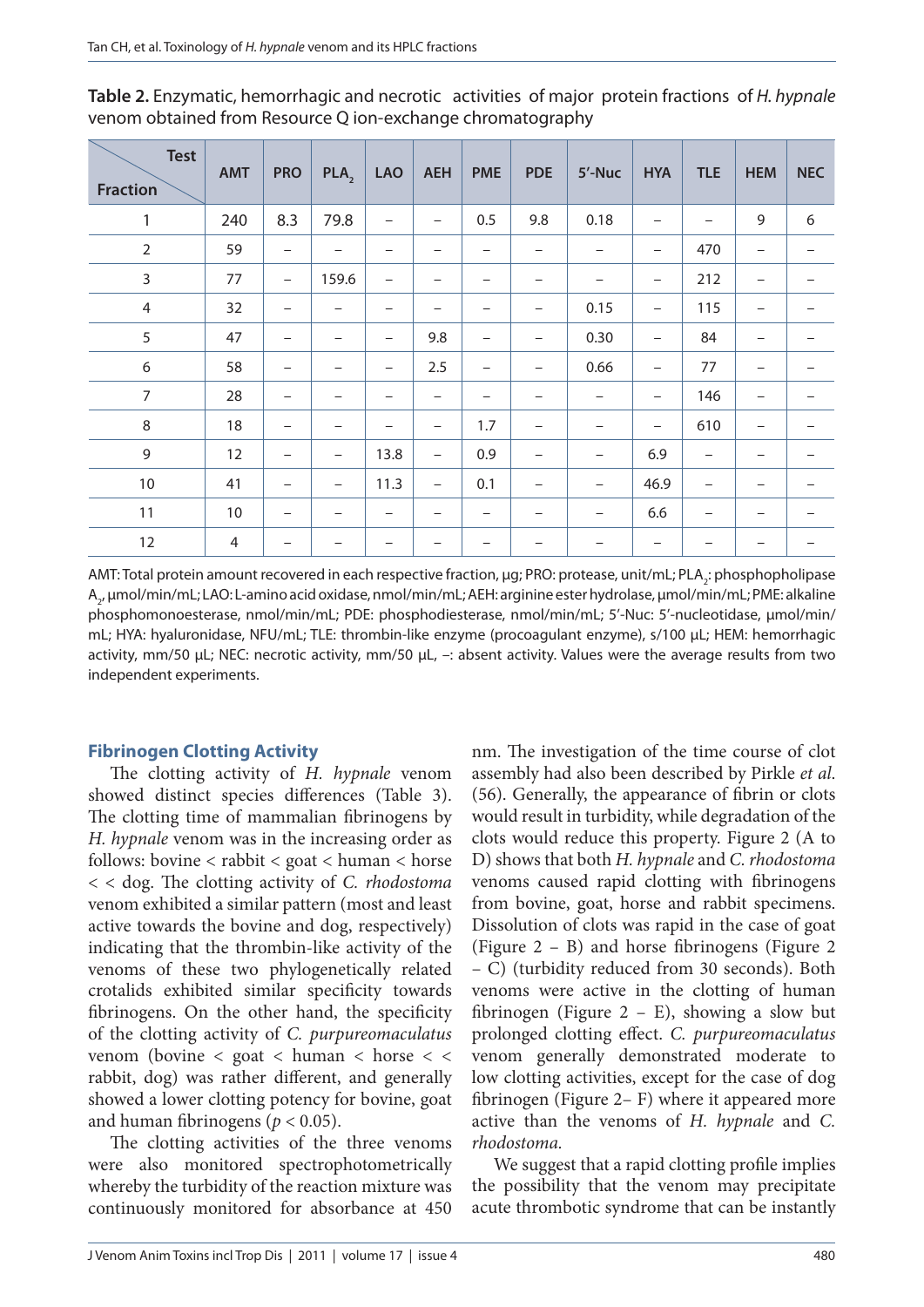| Venom                   | H. hypnale                             | C. rhodostoma                         | C. purpureomaculatus                  |
|-------------------------|----------------------------------------|---------------------------------------|---------------------------------------|
| Source of<br>fibrinogen | Clotting time* (s)<br>$(mean \pm SEM)$ | Clotting time (s)<br>$(mean \pm SEM)$ | Clotting time (s)<br>$(mean \pm SEM)$ |
| Rabbit                  | $18.3 \pm 0.9$                         | $30.7 + 1.2$                          | Turbidity $> 120$ s                   |
| Horse                   | $42.2 + 1.0$                           | $40.1 + 0.6$                          | Turbidity $> 60 s$                    |
| Dog                     | Turbidity** $> 180$ s                  | Turbidity $> 180$ s                   | Turbidity $> 80$ s                    |
| Goat                    | $30.3 \pm 0.9$                         | $33.0 \pm 0.6$                        | $71.0 \pm 0.6$                        |
| <b>Bovine</b>           | $14.3 \pm 0.3$                         | $11.3 \pm 0.9$                        | $56.7 \pm 0.7$                        |
| <b>Human</b>            | $32.7 \pm 0.7$                         | $28.4 \pm 0.8$                        | $75.0 \pm 0.6$                        |

|  | Table 3. Procoagulant effects of venoms from three pit vipers on mammalian fibrinogens |
|--|----------------------------------------------------------------------------------------|
|  |                                                                                        |

\* Clotting time is defined as the time (s) for apparent fibrin strands to appear in the mixture of venom and fibrinogen.\*\* Turbidity refers to cloudiness appearing in the mixture of venom and fibrinogen, which may be interpreted as the formation of fibrin clots. Results are expressed as the mean ± SEM from three experiments.

fatal, as observed in an experiment where a rabbit was injected with *H. hypnale* venom intravenously (unpublished data). In cases where clot formation is less rapid, or is accompanied by a concurrent degradation, the most likely cause of death would be a consumptive coagulopathy that gradually affects hemostasis, causing prolonged bleeding and a "slower" death. This is consistent with main clinical features reported in cases of envenomation by *C. rhodostoma* (57, 58) and *H. hypnale* (11, 12). Deranged hemostasis leading to systemic bleeding has been the main feature in systemic envenomation by these crotalids. This severe, potentially fatal complication might only manifest itself temporarily following the bite as the pre-existing coagulant factors get depleted or rendered inactive by the venom more rapidly than their production, hence tilting the hemostatic balance towards a tendency to bleed. A recent example was that of an extensive retroperitoneal hemorrhage only detected five weeks after a bite by *H. hypnale* in an adult patient (59).

#### **Nephrotoxicity Study**

Ariaratnam *et al*. (11) reported a series of 302 hump-nosed pit viper bites in which 117 (39%) were systematically envenomed, all with hemostatic abnormalities, while 30 presented with acute renal failure. The kidney, as a highly vascularized excretory organ, is certainly vulnerable to acute injury by venom toxicity. The injury mechanisms can be either by direct effect of the toxins or secondary to hemostatic defect, intravascular hemolysis,

shock, immune response or rhabdomyolysis. Hematoxic and myotoxic venoms from viperids or crotalids are a rich source of enzymes that include phospholipases, endopeptidases, L-amino acid oxidases and metalloproteases which can directly cause cellular damage and kidney injury (60, 61). In the present study, *D. russellii* venom from Myanmar was administered to the positive control group (DV group) to produce acute kidney injury as the venom was known to be highly nephrotoxic (62-65).

Rats from both HV and DV groups treated with a sublethal dose  $(1/3 \text{ LD}_\text{0})$  of venoms of *H. hypnale* and *D. russelii* respectively, exhibited envenomation signs e.g. local hemorrhage, malaise, drowsiness and limping in the first few hours. All animals survived the 24-hour observation period. Gross inspection of urines showed marked hematuria among the DV group, with no inter-group difference in the urine volumes. Biochemical and microscopic urinalysis revealed significant proteinuria and hematuria in the DV group compared to the HV and NS groups  $(p < 0.05)$  (Table 4). The urea and creatinine levels, used as indicators for acute renal failure, were observably higher in the DV group although this elevation was insignificant in relation to the other two groups (Table 4), a finding probably attributable to the fact that the observation period was not sufficiently long. Nevertheless, the significant proteinuria and hematuria are sufficient indication that the injected *D. russelii* venom did cause acute nephrotoxicity in the animals. The absence of these features in rats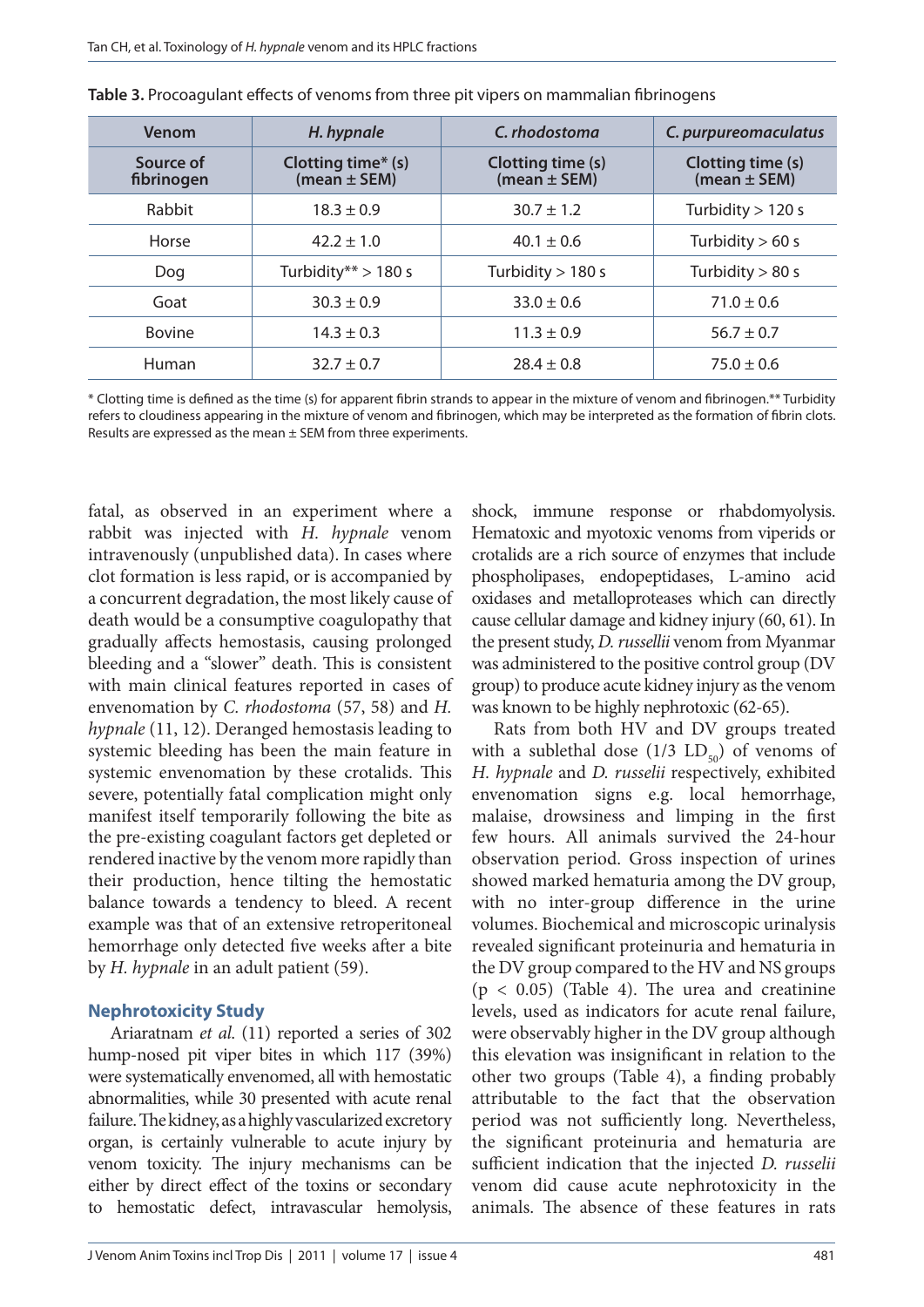

**Figure 2.** Time course of thrombin-like enzyme activity of three different crotalid venoms on fibrinogens from several mammals (**A**: cow; **B**: goat; **C**: horse; **D**: rabbit; **E**: human; **F**: dog). The slope (gradient) for each curve is calculated from the steepest upward portion of the graph representing the maximal clotting rate expressed as absorbance/minute. Absorbance reflects the change in mixture clarity, which is responsible for the formation of fibrin strands as well as their dissolution/degradation. "Clot" used in this discussion represents the formation of fibrins. The crotalid species are: ─ *H. hypnale*; --- *C. rhodostoma; ∙∙∙∙ C. purpureomaculatus*.

injected with a similar sublethal dose of *H. hypnale* venom suggested that the given dose of the venom does not cause direct nephrotoxicity. This is further demonstrated by light microscopic examination of histological cuts from the kidney (data not shown) and other vital organs (heart,

lung, liver, spleen and diaphragm) of rats injected with the sublethal dose of *H. hypnale* venom, where all tissues appeared histologically intact. Thus, a tentative explanation of nephropathy observed in some of the victims (11, 66) is that the kidney damage is likely the result of complications from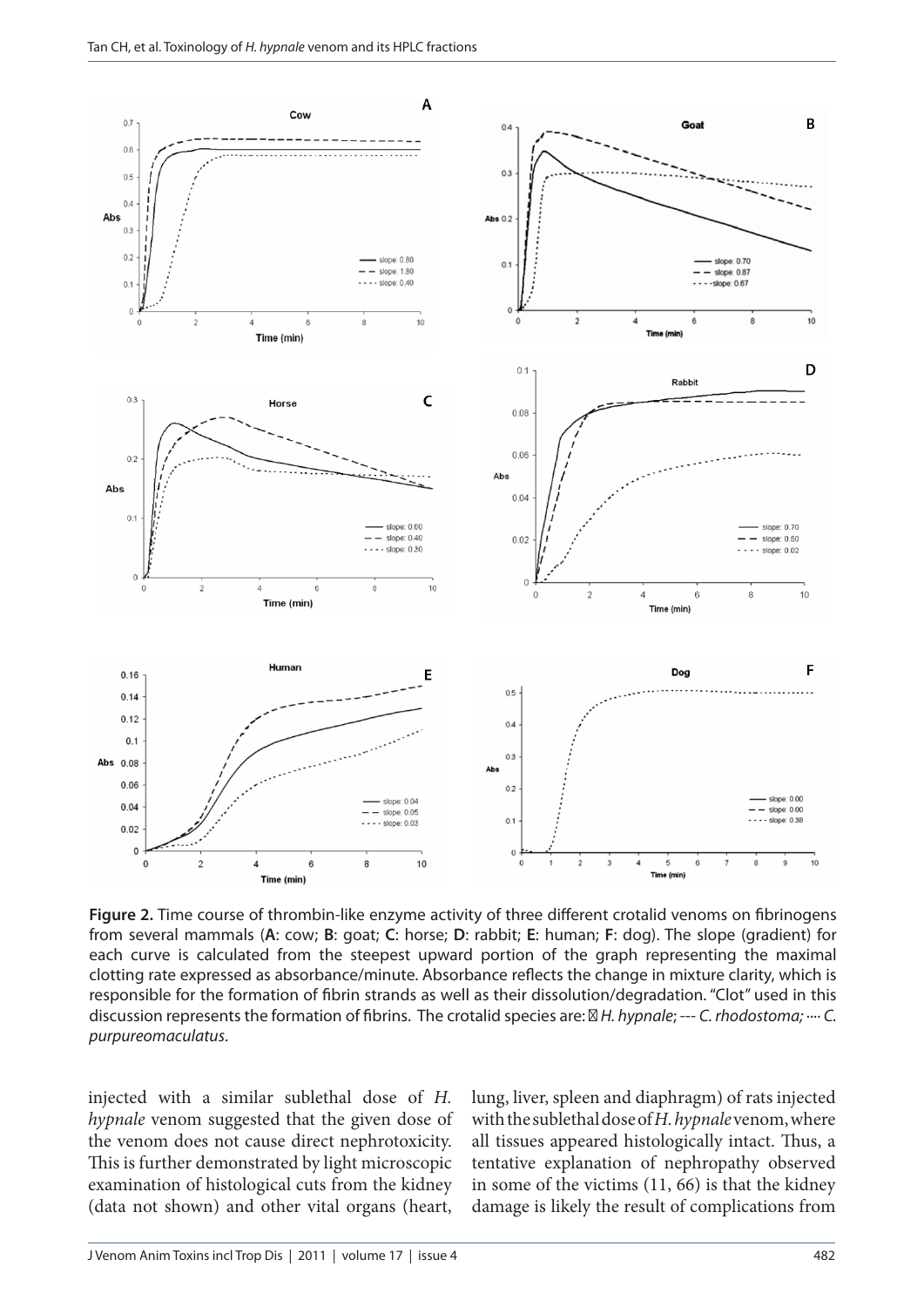Table 4. Effects of sublethal dose (1/3 intramuscular LD<sub>50</sub>) of *H. hypnale* and *D. russelii* venoms on blood and urine parameters  $(n = 3)$ 

| Group of rat<br><b>Parameter</b><br>(mean $\pm$ SEM) | <b>Normal saline</b> | <b>Hypnale hypnale</b><br>venom | Daboja russelii<br>venom |  |
|------------------------------------------------------|----------------------|---------------------------------|--------------------------|--|
| <b>Urine</b>                                         |                      |                                 |                          |  |
| Color                                                | Straw                | Straw                           | <b>Reddish</b>           |  |
| Appearance                                           | Clear                | Clear                           | Hazy                     |  |
| Volume (mL)                                          | $4.2 \pm 0.7$        | $4.0 \pm 0.8$                   | $3.9 \pm 0.7$            |  |
| Protein $(+)$                                        | $0.0 \pm 0.0$        | $0.0 \pm 0.0$                   | $2.3 \pm 0.5^*$          |  |
| Blood (hematuria) $(+)$                              | $0.0 \pm 0.0$        | $0.0 \pm 0.0$                   | $1.4 \pm 0.8^*$          |  |
| Microscopic red blood cell                           | $0.0 \pm 0.0$        | $0.0 \pm 0.0$                   | $3.3 \pm 0.9*$           |  |
| Nitrite $(+)$                                        | $0.0 \pm 0.0$        | $0.0 \pm 0.0$                   | $0.0 \pm 0.0$            |  |
| Bacteria (+)                                         | $0.0 \pm 0.0$        | $0.0 \pm 0.0$                   | $0.0 \pm 0.0$            |  |
| <b>Blood</b>                                         |                      |                                 |                          |  |
| Urea (mmol/L)                                        | $6.0 \pm 0.8$        | $6.9 \pm 0.6$                   | $14.5 \pm 7.0$           |  |
| Creatinine (µmol/L)                                  | $18.7 \pm 3.2$       | $18.0 \pm 3.6$                  | $32 \pm 13.0$            |  |

\* Significantly different from the other two groups, p < 0.05, ANOVA

the venom's hematoxic effects mediated through its procoagulant and possibly fibrinolytic actions. This suggestion is in line with the view that the nephropathy was associated with disseminated intravascular coagulopathy (61).

### **ACKNOWLEDGEMENTS**

The authors are grateful to the University of Malaya and Government of Malaysia for the financial support.

### **COPYRIGHT**

© CEVAP 2011

### **SUBMISSION STATUS**

**Received:** May 5, 2011. **Accepted:** August 10, 2011. **Abstract published online:** August 16, 2011. **Full paper published online:** November 30, 2011.

### **CONFLICTS OF INTEREST**

There is no conflict.

### **FINANCIAL SOURCE**

The Government of Malaysia provided the financial grant (RG 088/09HTM).

### **ETHICS COMMITTEE APPROVAL**

The present study was approved by the Animal Care and Use Committee of the University of Malaya [ethics reference number: PM/03/03/2010/FSY(R)]. Moreover, animals were handled according to the guidelines given by CIOMS on animal experimentation.

### **CORRESPONDENCE TO**

CHOO HOCK TAN, Department of Pharmacology, Faculty of Medicine, University of Malaya, Kuala Lumpur, Malaysia. Phone: +60 3 79674951. Fax: +60 3 79674791. Email: tanchoohock@gmail.com or tanch@um.edu.my.

#### **REFERENCES**

- 1. Fox JW, Serrano SM. Snake toxins and hemostasis. Toxicon. 2005;45(1):951-1181.
- 2. Markland FS. Snake venoms and the hemostatic system. Toxicon. 1998;36(1):1749-800.
- 3. Serrano SM, Shannon JD, Wang D, Camargo AC, Fox JW. A multifaceted analysis of viperid snake venoms by two-dimensional gel electrophoresis: an approach to understanding venom proteomics. Proteomics. 2005;5(2):501-10.
- 4. Calvete JJ, Juarez P, Sanz L. Snake venomics. Strategy and applications. J Mass Spectrom. 2007;42(11):1405- 14.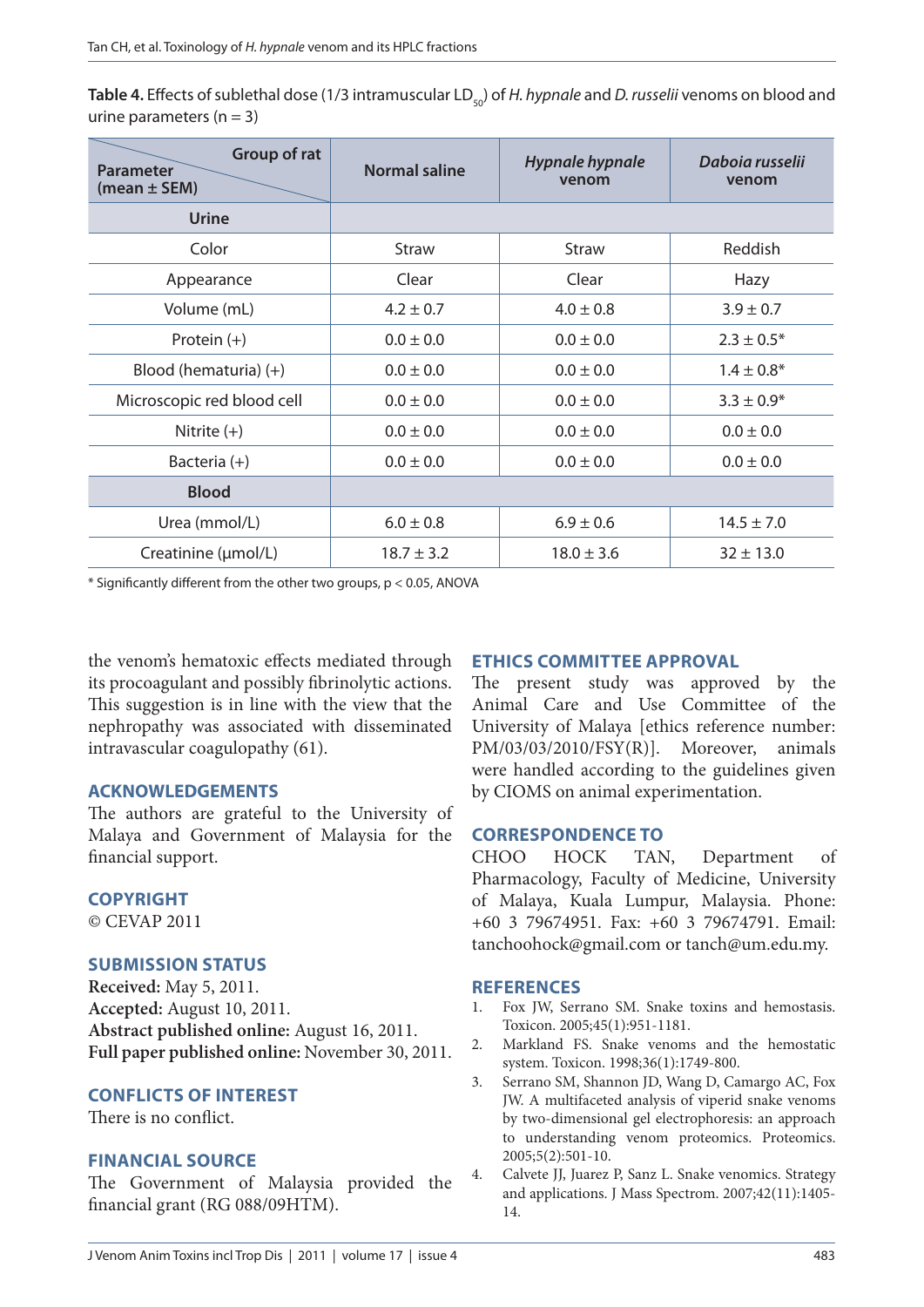- 5. Fry BG, Vidal N, Norman JA, Vonk FJ, Scheib H, Ramjan SF, et al. Early evolution of the venom system in lizards and snakes. Nature. 2006;439(7076):584-8.
- 6. Vidal N. Colubroid systematics: evidence of an early appearance of the venom apparatus followed by extensive evolutionary tinkering. J Toxicol Toxin Rev. 2002; 21(1):21-41.
- 7. World Health Organization. Neglected tropical disease: snakebite [Internet]. WHO: Geneva; 2009 [cited 2009 Aug 12]. Available from: http://www.who. int/neglected\_diseases/diseases/snakebites/en/index. html.
- 8. Harrison RA, Hargreaves A, Wagstaff SC, Faragher B, Lalloo DG. Snake envenoming: a disease of poverty. PLoS Negl Trop Dis. 2009;3(12):e569.
- 9. Gutiérrez JM, Theakston RDG, Warrel DA. Confronting the neglected problem of snake bite envenoming: the need for a global partnership. PLoS Med. 2006;3(6):e150.
- 10. World Health Organization. Guidelines for the clinical management of snake bite in the South-East Asia region. New Delhi: WHO Regional Office for South-East Asia; 2005. 10-1 p.
- 11. Ariaratnam CA, Thuraisingam V, Kularatne SA, Sheriff MH, Theakston RD, de Silva A, et al. Frequent and potentially fatal envenoming by hump-nosed pit vipers (*Hypnale hypnale* and *H. nepa*) in Sri Lanka: lack of effective antivenom. Trans R Soc Trop Med Hyg. 2008;102(11):1120-6.
- 12. Joseph JK, Simpson ID, Menon NC, Jose MP, Kulkarni KJ, Raghavendra GB, et al. First authenticated cases of life-threatening envenoming by the hump-nosed pit viper (*Hypnale hypnale*) in India. Trans R Soc Trop Med Hyg. 2007;101(1):85-90.
- 13. World Health Organization. Guidelines for the production control and regulation of snake antivenom immuniglobulins [Internet]. Geneva: WHO World Health Organization; 2010. Available from: http:// www.who.int/bloodproducts/snake\_antivenoms/ snakeantivenomguideline.pdf .
- 14. Davy J. An account of the interior of Ceylon and of its inhabitants with travels in that island. London: Longman, Hurt, Rees, Orme and Brown, Paternoster-Row; 1821. 530 p.
- 15. Tennent JE. Sketches of the Natural History of Ceylon. London: Longman, Green, Longman, and Roberts; 1861. 500 p.
- 16. Wall F. Ophidia Taprobanica or the snakes of Ceylon. Colombo, Sri Lanka: [Colombo Museum] H. R. Cottle, Government Printer, Ceylon; 1921. 582 p.
- 17. Deraniyagala PEP. A colored atlas of some vertebrates from Ceylon. Sri Lanka: Government Press, Colombo; 1955. 96 p. 3 vol.
- 18. Sellahawa KH, Kumararatne MP. Envenomation by the hump-nosed pit viper (*Hypnale hypnale*). Am J Trop Med Hyg. 1994;51(1):823-5.
- 19. de Silva A, Wijekoon AS, Jayasena L, Abeysekara CK, Bao CX, Hutton RA, et al. Haemostatic dysfunction and acute renal failure following envenoming by Merrem's hump-nosed viper (*Hypnale hypnale*) in Sri Lanka: first authenticated case. Trans R Soc Trop Med

Hyg. 1994;88(2):209-12.

- 20. Ariaratnam CA, Sheriff MH, Arambepola C, Theakston RD, Warrell DA. Syndromic approach to treatment of snake bite in Sri Lanka based on results of a prospective national hospital-based survey of patients envenomed by identified snakes. Am J Trop Med Hyg. 2009;81(4):725-31.
- 21. Premawardena AP, Seneviratne SL, Gunatilake SB, de Silva HJ. Excessive fibrinolysis: the coagulopathy following Merrem's hump-nosed viper (*Hypnale hypnale*) bites. Am J Trop Med Hyg. 1998;58(1):821-3.
- 22. Premawardena AP, Seneviratne, SL, Jayanthi S, Gunatilake SB, de Silva HJ. Coagulopathy and fibrinolysis following the bite of a hump-nosed viper (*Hypnale hypnale*). Trans R Soc Trop Med Hyg. 1996;90(3):293.
- 23. Tan CH, Leong PK, Fung SY, Sim SM, Ponnudurai G, Ariaratnam C, et al. Cross neutralization of *Hypnale hypnale* (hump-nosed pit viper) venom by polyvalent and monovalent Malayan pit viper antivenoms *in vitro* and in a rodent model. Acta Trop. 2011;117(2):119-24.
- 24. Howard-Jones NA. A CIOMS ethical code for animal experimentation. WHO Chronicle. 1985;39(1):51-6.
- 25. Bradford MM. A rapid and sensitive method for the quantitation of microgram quantities of protein utilizing the principle of protein-dye binding. Anal Biochem. 1976;72(1):248-54.
- 26. Kunitz M. Crystalline soybean trypsin inhibitor II. General properties. J Gen Physiol. 1947;30(1):291- 310.
- 27. Tan NH, Tan CS. Acidimetric assay for phospholipase A using egg yolk suspension susbtrate. Anal Biochem. 1988;170(1):282-8.
- 28. Collins JP, Jones JG. Studies on the active site of IRC-50 arvin, the purified coagulant enzyme from *Agkistrodon rhodostoma* venom. Eur J Biochem. 1972;26(4):510-7.
- 29. Lo TB, Chen CH, Lee CY. Chemical studies of Formosan cobra (*Naja naja atra*) venom. Part 1. Chromatographic separation of crude venom on CM-Sephadex and preliminary characterization of its components. J Chinese Chem Soc, Ser II. 1969;13(1):25-37.
- 30. Heppel LA, Hilmore RJ. 5'-Nucleotidase. In: Colowick SP, Kaplan NO, editors. Methods in enzymology. New York: Academic Press; 1955. 547 p. 2 vol.
- 31. Chen PS, Toribara TY, Warner H. Microdetermination of phosphorus. Anal Chem. 1956;28(1):1756-8.
- 32. Xu X, Wang XS, Xi XT, Liu J, Huang J, Lu ZX. Purification and partial characterization of hyaluronidase from five pace snake (*Agkistrodon acutus*) venom. Toxicon. 1982;20(1):973-81.
- 33. Tan NH, Kanthimathi MS, Tan CS. Enzymatic activities of *Calloselasma rhodostoma* (Malayan pit viper) venom. Toxicon. 1986;24(1):626-30.
- 34. Finney DJ. Probit Analysis. 2nd ed. Cambridge: Cambridge University Press; 1952. 3148 p.
- 35. Theakston RD, Reid HA. Development of simple standard assay procedures for the characterization of snake venoms. Bull WHO. 1983;61(1):949-56.
- 36. Bogarin G, Morais JF, Yamaguchi IK, Stephano MA, Marcelino JR, Nishikawa AK, et al. Neutralization